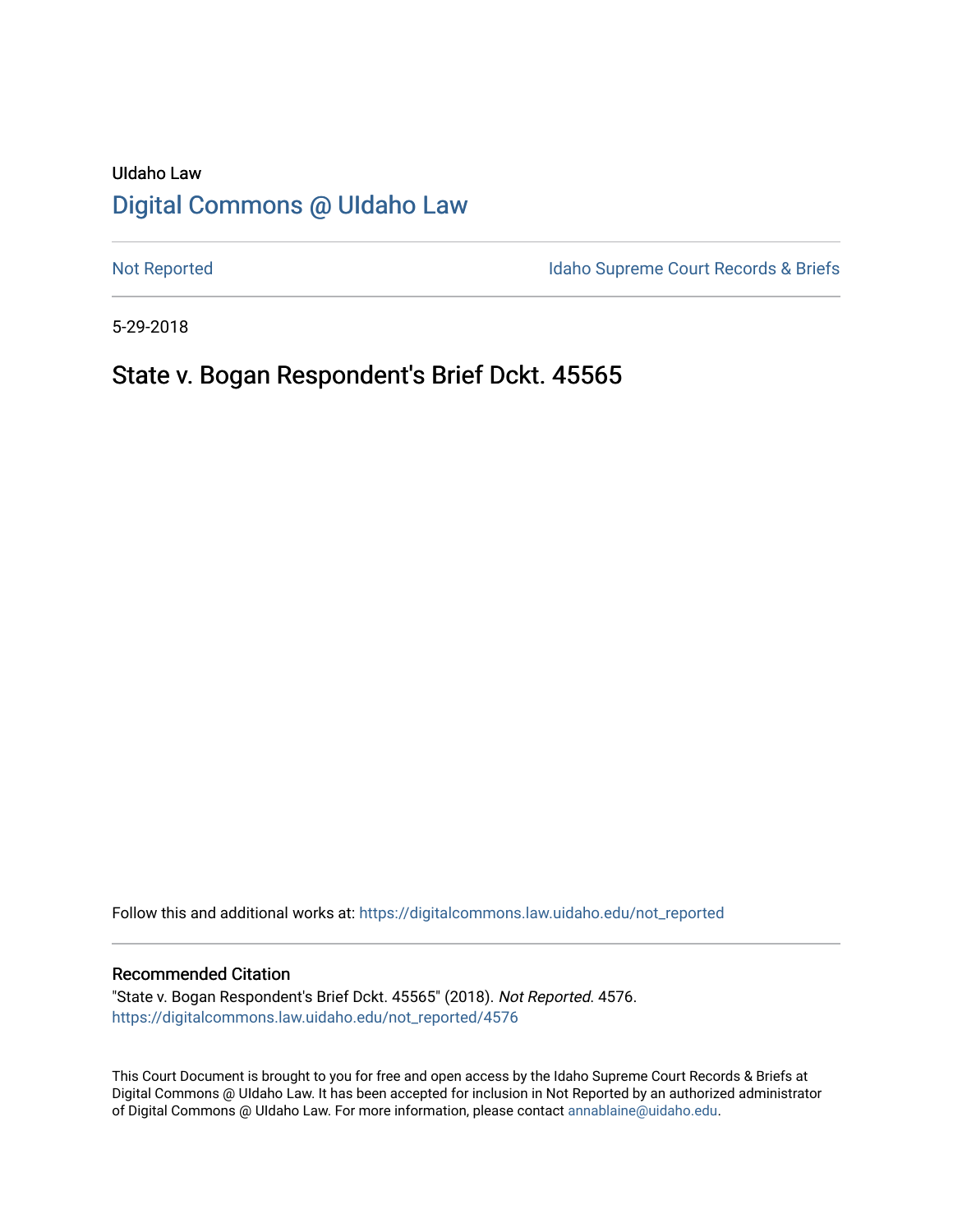LAWRENCE G. WASDEN Attorney General State of Idaho

PAUL R. PANTHER Deputy Attorney General Chief, Criminal Law Division

KENNETH K. JORGENSEN Deputy Attorney General P.O. Box 83720 Boise, Idaho 83720-0010 (208) 334-4534

#### IN THE SUPREME COURT OF THE STATE OF IDAHO

| STATE OF IDAHO,       |  |
|-----------------------|--|
| Plaintiff-Respondent, |  |
| V.                    |  |
| CRAIG BOGAN,          |  |
| Defendant-Appellant.  |  |
|                       |  |

 NO. 45565 Bannock County Case No. CR-2015-8827

RESPONDENT'S BRIEF

<u>Issue</u>

Has Bogan failed to establish that the district court erred by denying his motion to reconsider the denial of his Rule 35 motion for reduction of sentence?

### Bogan Has Failed To Show Error In The District Court's Denial Of His Successive Rule 35 Motion

Bogan pled guilty to aggravated battery and the district court imposed a unified sentence of eight years, with three years fixed. (44771 R., pp.202-05.) Bogan appealed and the Idaho Court of Appeals affirmed his conviction and sentence. State v. Bogan, 2017 Unpublished Opinion No. 657, Docket No. 44771 (Idaho App., November 30, 2017). Bogan filed a timely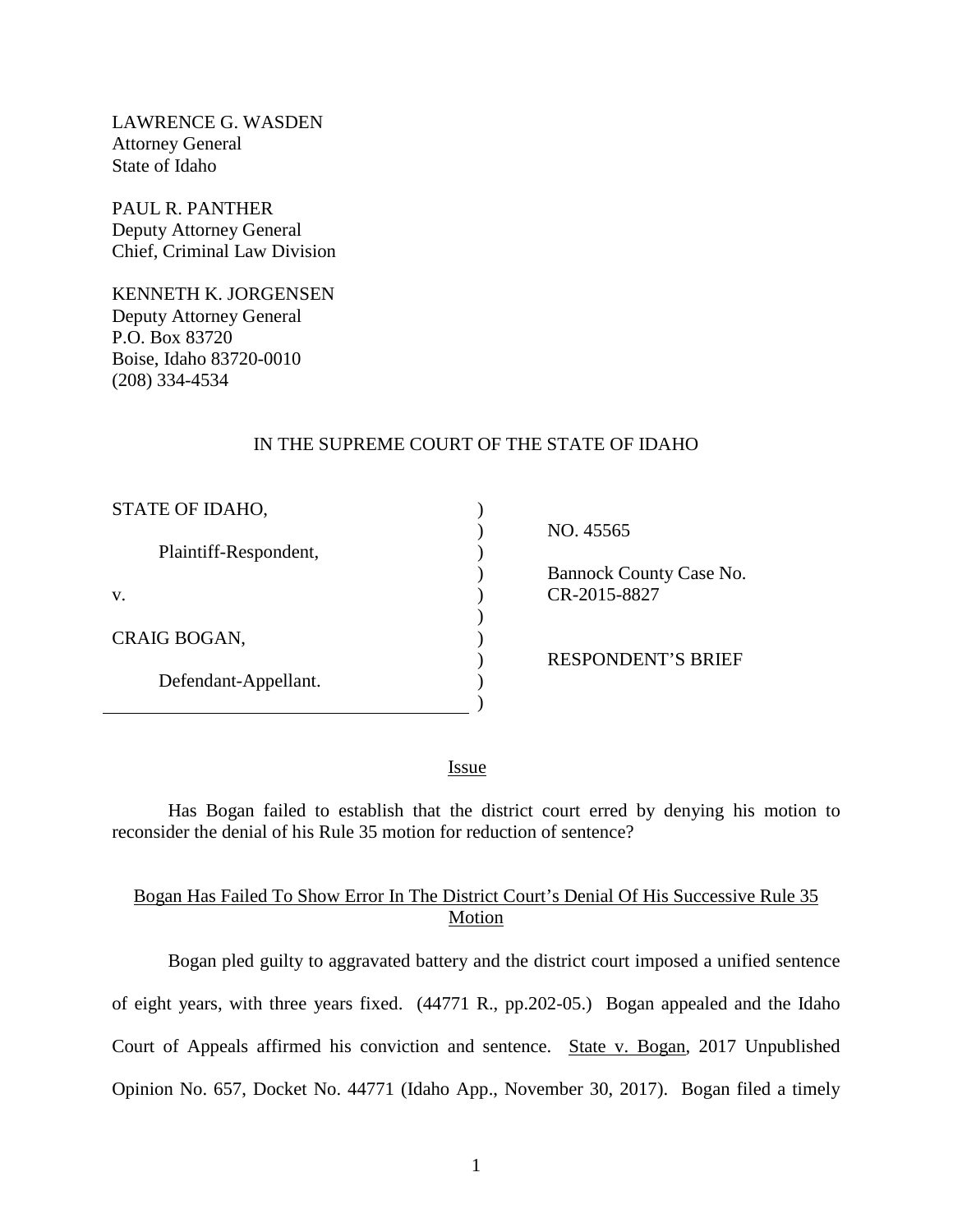Rule 35 motion for a reduction of sentence, which the district court denied. (44771 R., pp.216- 17; 45565 R., pp.28-29.) Bogan subsequently filed a motion to reconsider the denial of his Rule 35 motion, and the district court denied the motion to reconsider. (45565 R., pp.30-32, 58-59.) Bogan filed a notice of appeal timely only from the district court's order denying his motion to reconsider the denial of his Rule 35 motion. (45565 R., pp.60-63.)

"[M]indful of the holdings in *State v. Flores*, 162 Idaho 298 (2017), that the Idaho Rules of Criminal Procedure have no rule similar to I.R.C.P. 11.2(1)'s motion for reconsideration, and of the Court of Appeal's decision in *State v. Bottens*, 137 Idaho 730, 732-33 (2002), that a motion to reconsider the denial of a Rule 35 motion is an improper successive motion prohibited by Rule 35," Bogan nevertheless asserts that "the district court had jurisdiction to consider his request for reconsideration based on his attorney's inadvertence, and that the district court abused its discretion by denying his [successive] motion for Rule 35 relief," in light of the his wife's health and financial problems. (Appellant's brief, pp.1-2, 4-8.) Bogan's claims fail because the district court lacked jurisdiction to consider Bogan's motion to reconsider the denial of his Rule 35 request for leniency.

Idaho Criminal Rule 35 provides that "[a] defendant may only file one motion seeking a reduction of sentence." I.C.R. 35(b). In State v. Bottens, 137 Idaho 730, 52 P.3d 875 (Ct. App. 2002), the Idaho Court of Appeals held that "a motion to reconsider the denial of a Rule 35 motion is an improper successive motion and is prohibited by Rule 35. We hold that the prohibition of successive motions under Rule 35 is a jurisdictional limit."

On appeal, Bogan acknowledges that a motion to reconsider the denial of a Rule 35 motion is an improper successive motion prohibited by Rule 35; however, he asserts that "it is unclear that the Court of Appeals intended its holding in *Bottens* to preclude a defendant from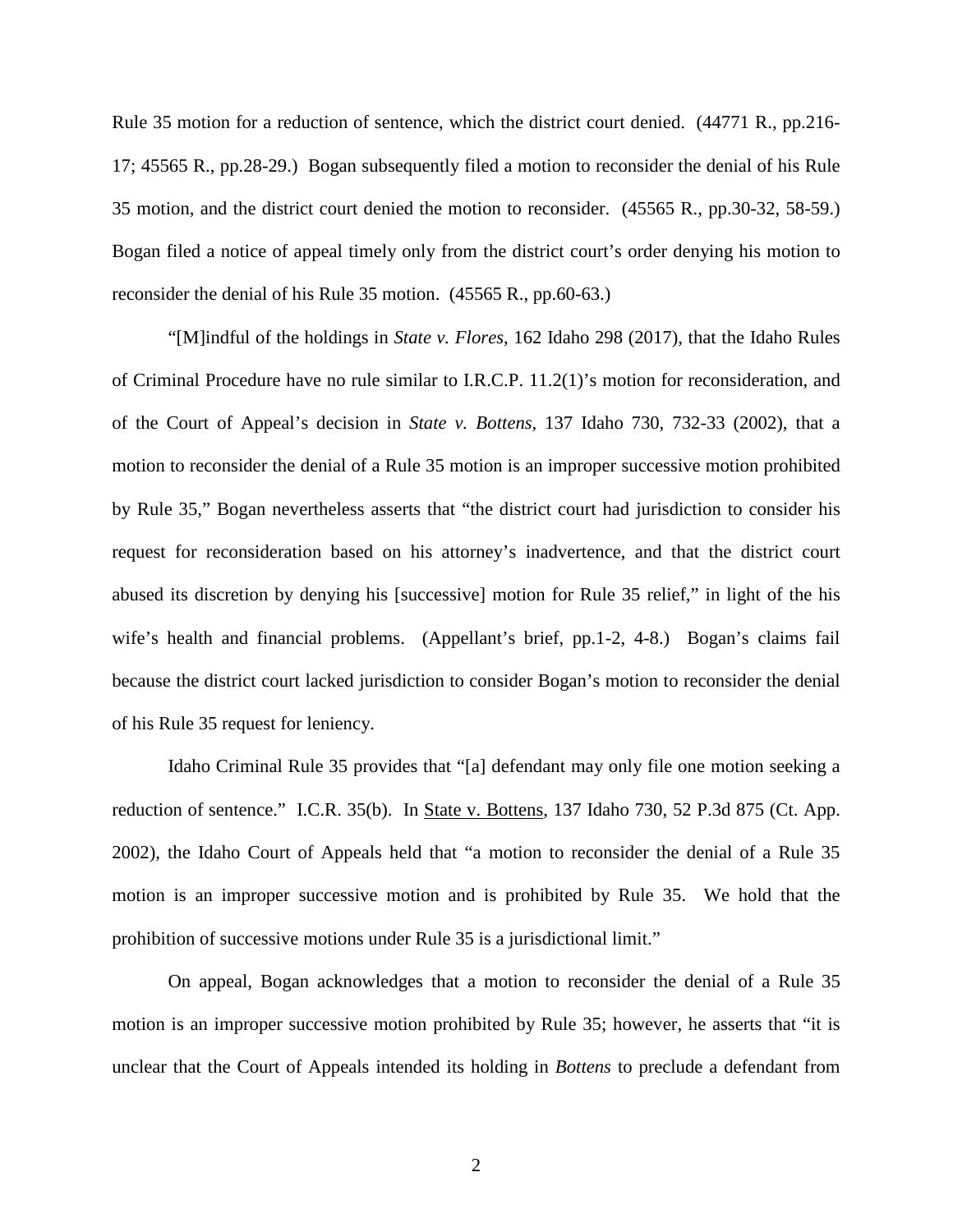seeking relief on the grounds of his counsel's inadvertence." (Appellant's brief, pp.4-5 (citing I.R.C.P. 60(b)).) To the contrary, the Idaho Court of Appeals addressed a very similar issue in Bottens, wherein the trial court determined that it would consider Bottens' motion to reconsider the denial of his Rule 35 motion for sentence reduction on the merits because:

"…it would be more expeditious than to hear what would most likely be a post-conviction relief petition for ineffective assistance of counsel because of a mix-up in transition between the public defender's office and [Bottens' private attorney's] office, as a result of which the motion lay fallow. And for that reason, because it's a matter of discretion and notwithstanding the language of the rule, if the Court nevertheless proceeds to hear it on the merits, it will not deem that an abuse of discretion providing there's a-a just basis for doing so."

Bottens at 732, 52 P.3d at 877. The Idaho Court of Appeals specifically disagreed with the trial court's determination in Bottens, holding that – even under circumstances involving defense counsel's inadvertence – the trial court did not have jurisdiction to hear Bottens' motion to reconsider the denial of his Rule 35 motion, and: "Today we make explicit that a motion to reconsider the denial of a Rule 35 motion is an improper successive motion and is prohibited by Rule 35." Id. at 732–33, 52 P.3d at 877–78. As such, it is clear that the Idaho Court of Appeals' holding in Bottens was indeed intended to preclude a defendant from seeking Rule 35 relief on the grounds of his counsel's inadvertence. Because the district court lacked jurisdiction to consider Bogan's successive Rule 35 motion, the district court's order denying the motion to reconsider must be affirmed.